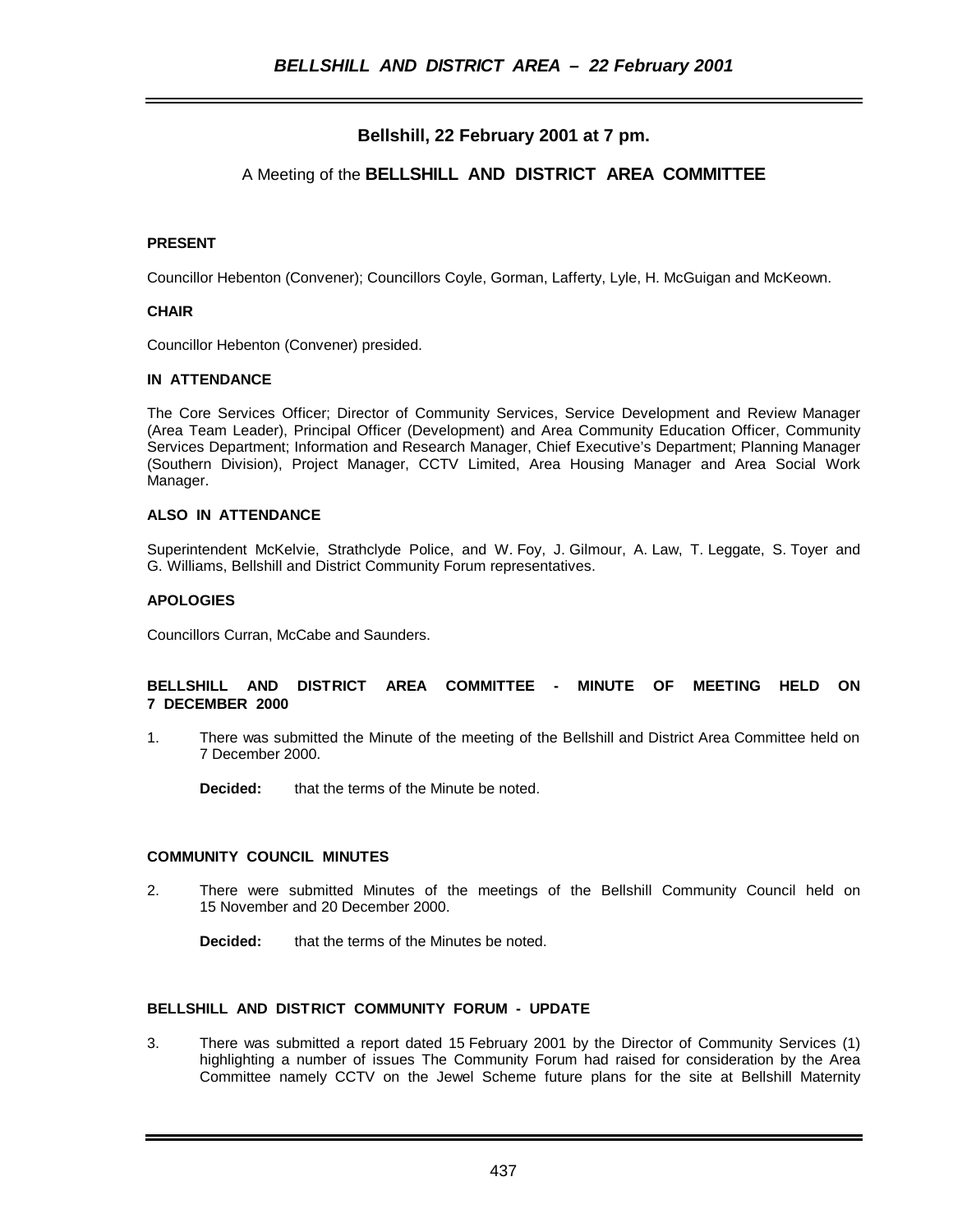Hospital and future plans for North Road, Bellshill, and (2) enclosing as Appendix 1 to the report the Minute of the Bellshill and District Community Forum held on 1 February 2001.

The Planning Manager (Southern Division) gave an update in relation to the situation regarding the Bellshill Maternity Hospital site and North Road, Bellshill and the Project Manager, CCTV Limited, was heard regarding CCTV in the Jewel Scheme and both officials indicated their willingness to attend a future meeting of the Community Forum to discuss these matters in more detail.

#### **Decided:**

- (1) that the Officers referred to above attend a future meeting of the Community Forum to discuss the issues raised in more detail, and
- (2) that the contents of the report be otherwise noted.

#### **REMIT FROM POLICY AND RESOURCES COMMITTEE HELD ON 5 DECEMBER 2000 - NORTH LANARKSHIRE RESIDENTS SURVEY 1999 - BELLSHILL AND DISTRICT AREA COMMITTEE ANALYSIS**

- 4. With reference to paragraph 22 of the Minute of the meeting of the Policy and Resources Committee held on 5 December 2000, when that Committee had considered a report dated 5 December 2000 by the Chief Executive advising of the progress of the residents survey analysis for the six Area Committee districts and had agreed, inter alia, that a report on the key findings for the Bellshill and District Area be submitted to this Committee for its consideration, there was submitted a report (docketed) dated 15 February 2001 by the Chief Executive (1) highlighting the topics covered in the analysis, and (2) enclosing as an Appendix to the report, the results of the analysis for the Bellshill and District area.
	- **Decided:** that the contents and findings of the report be noted.

#### **TIMETABLE AND VENUES FOR BELLSHILL AND DISTRICT AREA COMMITTEE MEETINGS DURING 2001**

- 5. With reference to paragraph 6 of the Minute of the meeting of this Committee held on 7 December 2000, when it had been agreed inter alia that the locations of future Bellshill and District Area Committee meetings be subject of consideration at this meeting, there was submitted a report (docketed) dated 14 February 2001 by the Director of Administration (1) advising of the meeting dates for the remainder of the year, and (2) proposing possible venues available on the dates stated.
	- **Decided:** that the following schedule of meetings for the remainder of the year 2001 be approved:-

| 12 April 2001     | <b>Holytown Community Education Centre</b>   |
|-------------------|----------------------------------------------|
| 14 June 2001      | <b>Newarthill Community Education Centre</b> |
| 13 September 2001 | St Columba's Primary                         |
| 15 November 2001  | <b>Bellshill Cultural Centre</b>             |

#### **COMMUNITY GRANTS SCHEME 2000/2001**

**(1) APPLICATIONS AWARDED DURING CHRISTMAS RECESS - FOR HOMOLOGATION**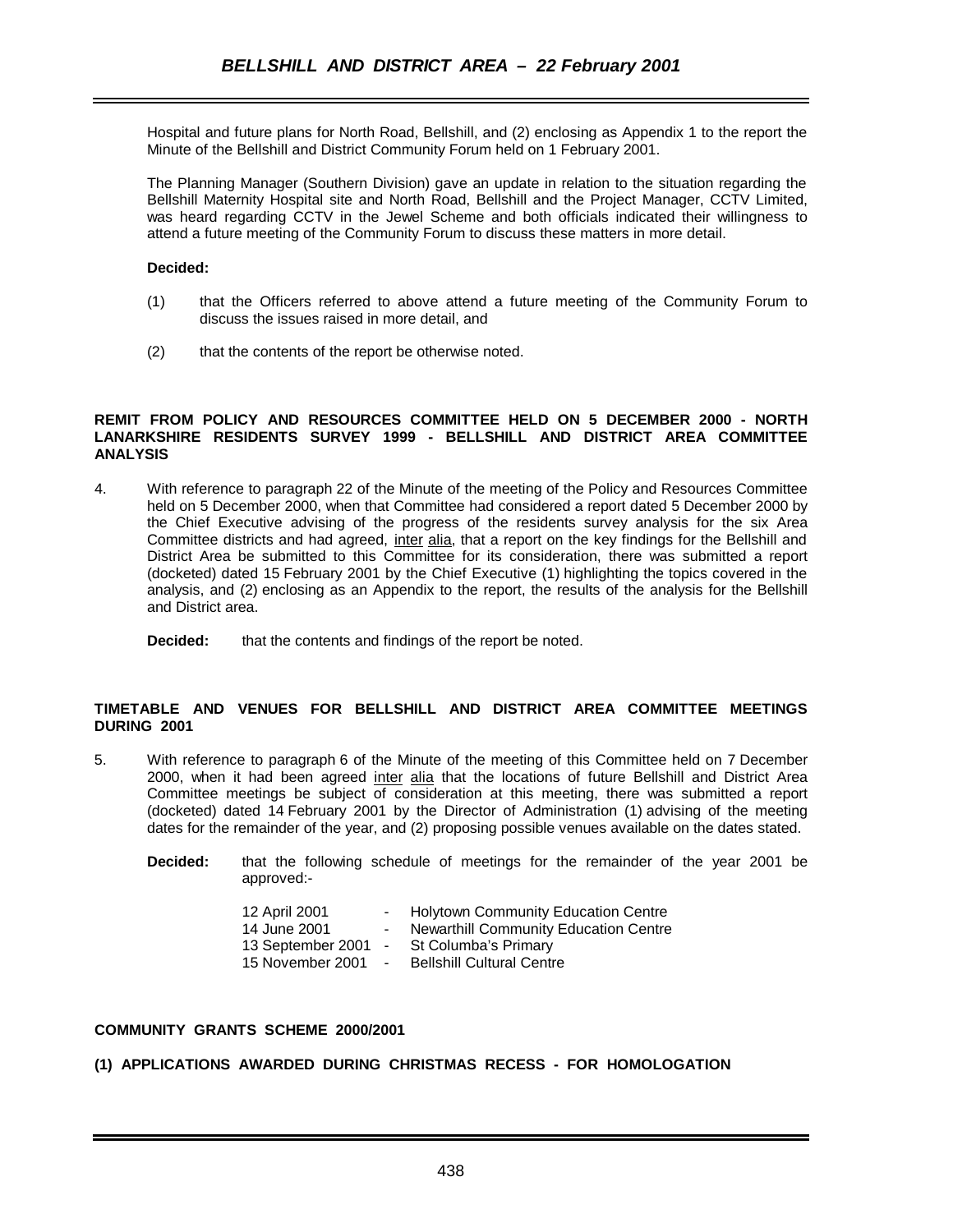- 6. With reference to paragraph 7 of the Minute of the meeting of this Committee held on 7 December 2000, there submitted a report dated 29 January 2001 by the Director of Community Services detailing the applications for Community Grants dealt with as a matter of urgency during the Christmas recess.
	- **Decided:** that the actions of the Director of Community Services in awarding grants as detailed hereunder, be homologated.

#### **(1) APPLICATIONS SPECIFIC TO BELLSHILL AND DISTRICT AREA COMMITTEE**

| <b>Group/Grant Requested</b>                                                                      | <b>Purpose of Application</b>                                                                                 | <b>Decision</b> |
|---------------------------------------------------------------------------------------------------|---------------------------------------------------------------------------------------------------------------|-----------------|
| Health and Support Group, Bellshill<br>(CG00/01-293) - £500                                       | To assist with the purchase of<br>equipment, general running and<br>activity programme costs.                 | Grant £50       |
| <b>Mossend Primary Parent Teacher</b><br>Association, Mossend<br>(CG00/01-408) - £500             | To assist with the costs of Christmas<br>parties, outings and treats.                                         | Grant £250      |
| Newarthill Amateur Football Club,<br>Newarthill (CG00/01-410) - £2,000                            | To assist with running costs and fees.                                                                        | Grant £50       |
| <b>Bellshill and District Citizens Advice</b><br>Bureau, Bellshill (CG00/01-411) -<br>£100        | To assist with the costs of Christmas<br>social events for volunteers.                                        | Grant £40       |
| Bellshill and Mossend YMCA Out of<br>School Child Care Service, Bellshill<br>(CG00/01-413) - £720 | To assist with the costs of taking<br>children to the pantomime.                                              | Grant £200      |
| <b>Bellshill Community Council, Bellshill</b><br>(CG00/01-414) - £350                             | To assist with the costs of<br>Remembrance Day parade.                                                        | Grant £85       |
| <b>Bellshill (South) Senior Citizens</b><br>Group, Bellshill (CG00/01-417) -<br>£600              | To assist with the costs of a meal,<br>entertainment and a gift.                                              | Grant £300      |
| Little Gems Parents and Toddlers<br>Group, Orbiston (CG00/01-480) -<br>£300                       | To assist with the costs of a Christmas<br>party, group activities and the<br>purchase of equipment and toys. | Grant £100      |
| Orbiston United Football Club,<br>Bellshill (CG00/01-481) - £400                                  | To assist with the costs of games,<br>training and the purchase of<br>equipment.                              | Grant £100      |
|                                                                                                   |                                                                                                               |                 |

## **(2) APPLICATIONS COVERING MORE THAN ONE AREA COMMITTEE BOUNDARY**

| <b>Group/Grant Requested</b>                                                          | <b>Purpose of Application</b>                                                         | <b>Decision</b> |
|---------------------------------------------------------------------------------------|---------------------------------------------------------------------------------------|-----------------|
| Society for the Protection of the<br>Unborn Child, Bellshill<br>(CG00/01-58) - £1,500 | To assist with the general running<br>costs and purchase of educational<br>materials. | Grant £100      |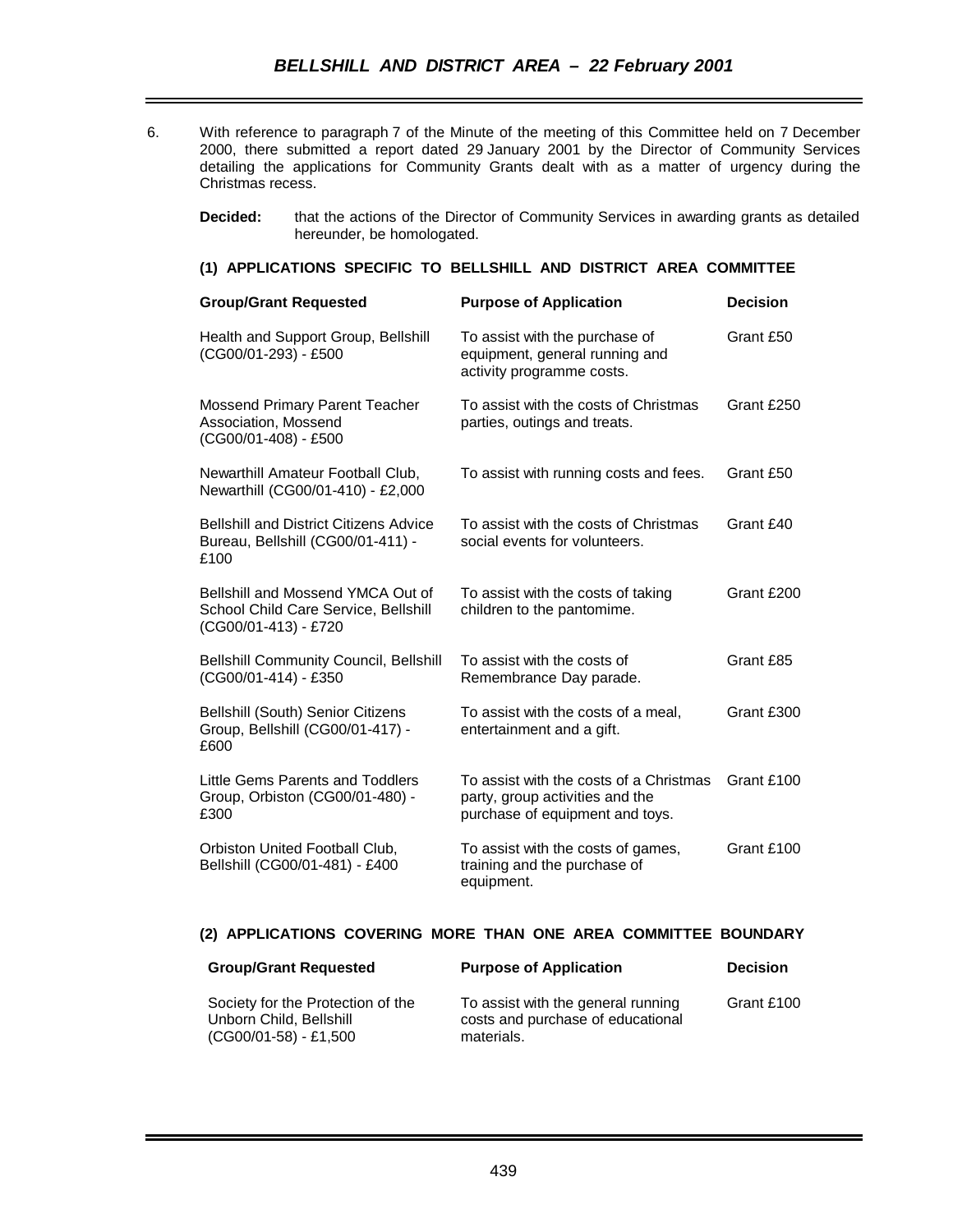| <b>Group/Grant Requested</b>                                            | <b>Purpose of Application</b>                                                       | <b>Decision</b> |
|-------------------------------------------------------------------------|-------------------------------------------------------------------------------------|-----------------|
| Monklands Club for the Blind,<br>Coatbridge (CG00/01-342) - £600        | To assist with the costs of Christmas<br>dinner and outing to pantomime or<br>show. | Grant £100      |
| Jack and Jill Support Group<br>(CG00/01-488) - £2,000                   | To assist with the costs of taking<br>families away to holiday centre.              | Grant £150      |
| Motherwell and Wishaw Citizens<br>Advice Bureau (CG00/01-543) -<br>£100 | To assist with the costs of the<br>Christmas lunch for volunteer staff.             | Grant £100      |

### **(2) CONSIDERATION OF APPLICATIONS**

- 7. With reference to paragraph 7 of the Minute of the meeting of this Committee held on 7 December 2000, there was submitted a report dated 29 January 2001 and a schedule of applications (tabled) by the Director of Community Services detailing applications for Community Grants covering more than one Area Committee boundary together with continued and new applications specific to the Bellshill and District Area Committee.
	- **Decided:** that subject to receipt of any outstanding information, the applications for Community Grants be dealt with as follows:-

### **(1) APPLICATIONS COVERING MORE THAN ONE AREA COMMITTEE BOUNDARY**

## **(a) CONTINUED APPLICATIONS**

| <b>Group/Grant Requested</b>                                                                                   | <b>Purpose of Application</b>                                                   | <b>Decision</b> |
|----------------------------------------------------------------------------------------------------------------|---------------------------------------------------------------------------------|-----------------|
| Keir Hardie Coyotes Roller Hockey<br>Club, Airdrie (CG00/01-343) -<br>£1,500 (previously awarded £200)         | To assist with the purchase of<br>equipment.                                    | Grant £400      |
| Strathcarron Hospice Charity Shop,<br>Kilsyth (CG00/01-344) - £2,000<br>(previously awarded £220)              | To assist with the costs of rent.                                               | Nil award       |
| One Way Group, Bellshill<br>(CG00/01-345) - £2,000 (previously<br>awarded £30)                                 | To assist with the purchase of recording<br>equipment, tapes and compact discs. | Nil award       |
| Wishaw and District Branch of<br>Arthritis Care, Wishaw<br>(CG00/01-347) - £1,840 (previously<br>awarded £200) | To assist with general running costs and<br>purchase of stationery.             | Nil award       |
| <b>Charter Pensioners Association,</b><br>Motherwell (CG00/01-348) - £500                                      | To assist with the costs of a dinner<br>dance.                                  | Nil award       |
| The Barn Amateur Boxing Club,<br>Coatbridge (CG00/01-445) - £2000                                              | To assist with the purchase of<br>equipment.                                    | Nil award       |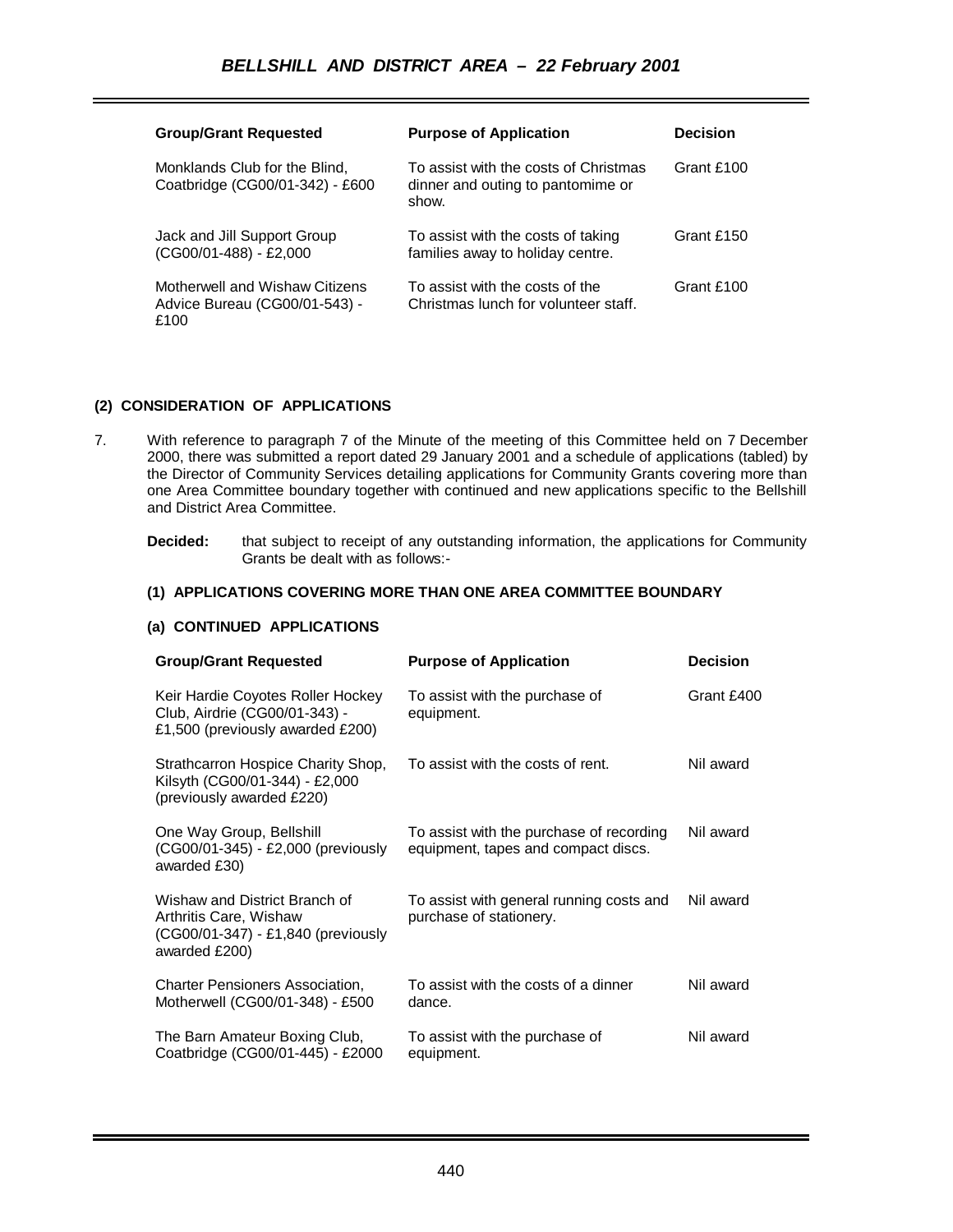| <b>Group/Grant Requested</b>                                                                                 | <b>Purpose of Application</b>                                                                       | <b>Decision</b>                                          |
|--------------------------------------------------------------------------------------------------------------|-----------------------------------------------------------------------------------------------------|----------------------------------------------------------|
| Jack and Jill Support Group,<br>Bellshill (CG00/01-488) - £2,000<br>(previously awarded £480)                | To assist with the costs of taking<br>families away to a holiday centre.                            | Nil award                                                |
| 1st New Stevenston Girls Brigade<br>(CG00/01-490) - £2,000 (previous<br>awarded £100)                        | To assist with the costs of sports, buses<br>for outings and purchase of<br>microphones and stands. | Nil award                                                |
| Neilson Hall Men's Fellowship,<br>Bellshill (CG00/01-507) - £500<br>(previously awarded £50)                 | To assist with the costs of an outing.                                                              | Nil award                                                |
| St Andrew's Hospice Fayre Group,<br>Airdrie (CG00/01-509) - £270                                             | To assist with the cost of hiring Town<br>Hall and Lesser Hall.                                     | Grant £22                                                |
| Carfin Parish Church, Carfin<br>(CG00/01-533) - £700                                                         | To assist with the purchase of folding<br>tables.                                                   | Continued for further<br>consideration                   |
| (b) NEW APPLICATIONS                                                                                         |                                                                                                     |                                                          |
| <b>Group/Grant Requested</b>                                                                                 | <b>Purpose of Application</b>                                                                       | <b>Decision</b>                                          |
| No. 7 (Bellshill) Platoon Army<br>Cadets, Bellshill (CG00/01-549) -<br>£300                                  | To assist with the purchase of football<br>strips.                                                  | Grant £75 and<br>continued for further<br>consideration  |
| Holytown Karate Club, Holytown<br>(CG00/01-550) - £200                                                       | To assist with the purchase of<br>equipment.                                                        | Grant £200                                               |
| Scottish and European Boxing Hall<br>of Fame Steering Committee, North<br>Lanarkshire (CG00/01-551) - £1,420 | To assist with start up costs, stationery,<br>telephone and hall lets.                              | Continued for further<br>consideration                   |
|                                                                                                              |                                                                                                     |                                                          |
| Coatbridge Indoor Bowling Club<br>Senior Section, Coatbridge<br>(CG00/01-552) - £250                         | To assist with the costs of closing social<br>events and prizes for competitions.                   | Continued for further<br>consideration                   |
| Dyslexia Scotwest, Glasgow<br>(CG00/01-553) - £2,000                                                         | To assist with the costs of help and<br>support service and raise awareness.                        | Continued for further<br>consideration                   |
| Bellshill Salvation Army Band,<br>Bellshill (CG00/01-554) - £400                                             | To assist with purchase of folders for<br>bands music.                                              | Grant £125 and<br>continued for further<br>consideration |
| Cleland Church of Scotland Choir,<br>Cleland (CG00/01-555) - unknown                                         | To assist with general running costs.                                                               | Continued for further<br>consideration                   |
| The Nicolodeans Concert Group,<br>Wishaw (CG00/01-556) - £800                                                | To assist with purchase of new<br>equipment and travel expenses.                                    | Continued for further<br>consideration                   |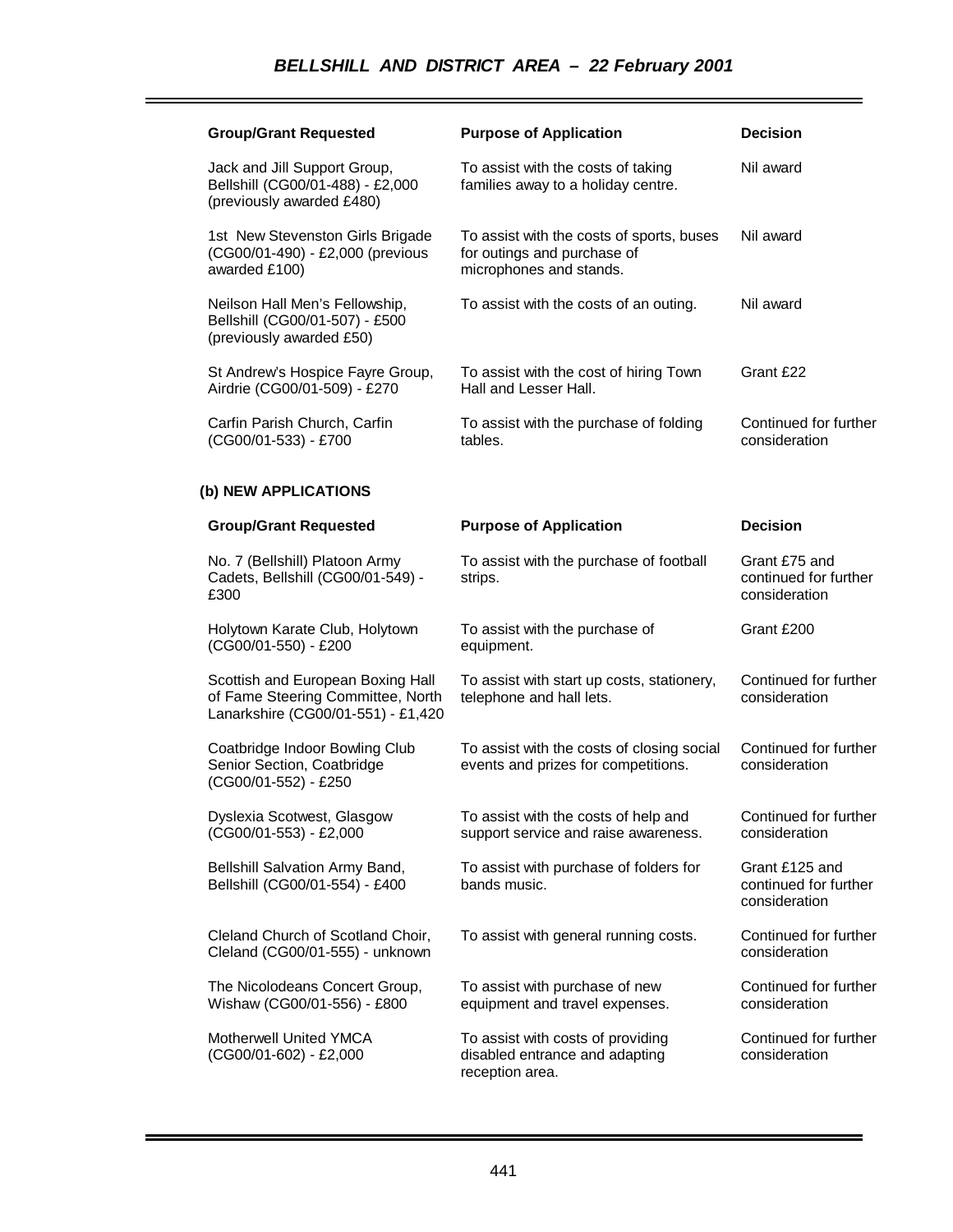| <b>Group/Grant Requested</b>                                                              | <b>Purpose of Application</b>                                                                     | <b>Decision</b>                                         |
|-------------------------------------------------------------------------------------------|---------------------------------------------------------------------------------------------------|---------------------------------------------------------|
| Motherwell United YMCA<br>$(CG00/01-603) - E2,000$                                        | To assist with costs of refurbishing<br>toilets and shower room.                                  | Continued for further<br>consideration                  |
| Motherwell United YMCA<br>$(CG00/01-604) - E2,000$                                        | To assist with costs of altering kitchen<br>with appliances that meet environmental<br>standards. | Continued for further<br>consideration                  |
| Strathkelvin Riding Club, Muirhead<br>(CG00/01-605) - £1,125                              | To assist with costs of participating in<br>competition.                                          | Nil award                                               |
| South Dalziel Parish Church Men's<br>Club, Motherwell (CG00/01-607) -<br>£225             | To assist with travelling costs and tour<br>of Edinburgh.                                         | Continued for further<br>consideration                  |
| Cumbernauld and Kilsyth District<br>Youth League, Cumbernauld<br>$(CG00/01-608) - E2,000$ | To assist with the cost of taking boys to<br>football tournament in Holland.                      | Continued for further<br>consideration                  |
| Motherwell and District Women's<br>Aid, Motherwell (CG00/01-609) -<br>£1,500              | To assist with the costs of developing a<br>landscape refuge garden.                              | Grant £75 and<br>continued for further<br>consideration |

## **(2) APPLICATIONS SPECIFIC TO BELLSHILL AND DISTRICT AREA COMMITTEE**

### **(a) CONTINUED APPLICATIONS**

| <b>Group/Grant Requested</b>                                                                                                | <b>Purpose of Application</b>                                                                       | <b>Decision</b> |
|-----------------------------------------------------------------------------------------------------------------------------|-----------------------------------------------------------------------------------------------------|-----------------|
| Newarthill Amateur Football Club<br>(CG00/01-410) - £2,000 (previously<br>awarded £250)                                     | To assist with running costs and fees<br>throughout the year.                                       | Nil award       |
| Bellshill and Mossend YMCA Out of<br><b>School Child Care Services</b><br>(CG00/01-413) - £720 (previously<br>awarded £460) | To assist with costs of taking children<br>to pantomime.                                            | Grant £50       |
| <b>Bellshill Community Council</b><br>(CG00/01-414) - £350 (previously<br>awarded £225)                                     | To assist with costs of Remembrance<br>Day Parade.                                                  | Grant £50       |
| Hattonrigg Senior Citizens' Centre<br>(CG00/01-418) - £200 (previously<br>awarded £150)                                     | To assist with costs of Christmas<br>dinner.                                                        | Nil award       |
| Little Gems Parents' and Toddlers'<br>Group (CG00/01-480) - £300<br>(previously awarded £200)                               | To assist with costs of Christmas<br>party, group activities and purchase of<br>equipment and toys. | Grant £100      |
| <b>Orbiston United Football</b><br>(CG00/01-481) - £400 (previously<br>awarded £200)                                        | To assist with costs of games and<br>training and purchase of equipment.                            | Grant £100      |

### **(b) NEW APPLICATIONS**